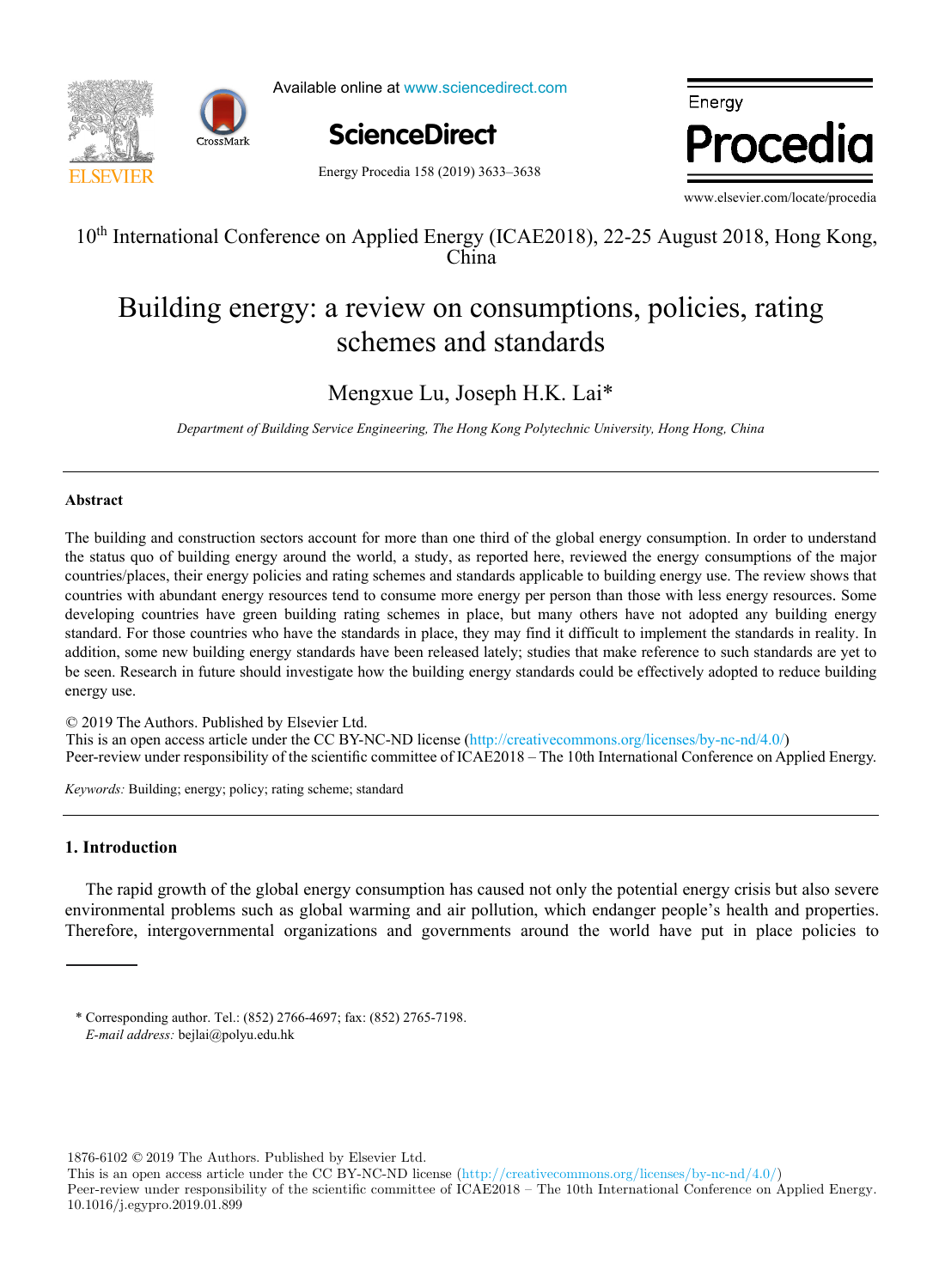encourage energy reduction and carbon mitigation. According to the United Nations Environment Programme (UNEP), the construction and building sectors account for over one-third of the global final energy use, and 230 billion square meters of floor areas are expected to be newly constructed in the world in the next 40 years [1]. For example, the residential and commercial sectors respectively account for 21% and 19% of the total energy use in the U.S. in 2016 [2]. Space heating consumes most of the energy consumption in U.S. homes (42% of total) whereas in commercial buildings, space heating consumes 25% of the total energy in 2012 [3,4]. As far as the commercial sector is concerned, China as a developing country does not consume as much energy as the developed countries, but shares 25% of the total energy use in the global residential sector [5]. Intended to understand the status quo of building energy around the world, this paper provides a review on the energy consumptions and policies of the major countries/places and the rating schemes and standards for assessing building energy use.

## **2. Methodology**

The research method of this study consists of record data analysis and literature review. Energy consumption data of main countries and places (e.g. U.S., Hong Kong) from 2000 to 2015 were collected from the World Bank [6]. Detailed energy consumption data of the building sector were gathered from governments' statistics reports.

Since the energy units used by individual countries are not identical, the conversion factors published by the International Energy Agency (IEA) [7] were applied to standardize all such energy units to kilo tons of oil equivalent (ktoe). Building energy consumption data of the U.S., collected from the Monthly Energy Review of Energy Information Administration (EIA), were in trillion Btu [8], where 1 trillion (short scale) = 1 tera (T); 1 TBtu = 25.1995761 ktoe [7]. The data of the U.K. refer to those in the Energy Consumption in the U.K. (ECUK) report 2017 released by the Department for Business, Energy and Industrial Strategy [9]. The energy unit adopted by the U.K. is ktoe. China's building energy consumption data were downloaded from the official website of the National Bureau of Statistics of China  $[10]$ . China's energy unit is 10000 tons of standard coals equivalent (tce), and 1ktce = 0.7 ktoe. Building energy data of Australia were collected from the Australian Energy Statistics; the energy unit is PJ, where 1 PJ = 23.8845897 ktoe [11]. Building energy data of Hong Kong, promulgated by the Electrical and Mechanical Services Department, were in TJ (1 TJ =  $0.0238845897$  ktoe) [12].

The literature review was proceeded by using keywords (e.g. building, energy, policy, etc.) to search publications from well-known electronic databases: Science Direct and Springer.

## **3. Energy consumptions**

## *3.1. Main countries/places*

Raw energy consumption data of the main countries/places were downloaded from the World Bank's website and then a series of energy consumption trends were plotted. Developed countries such as the U.S. demonstrate a downward trend in energy consumption per capita whereas developing countries such as China tend to consume more energy in recent years [Fig 1]. As bunker fuel oil constitutes over half of Singapore's total oil demand and tankers preferred to fuel in Singapore instead of the Middle East before and during the Iraq war, the total energy consumption of Singapore peaked in 2014 [13]. Countries with abundant energy resources, such as Canada and Australia, tend to consume more energy per person than those with less energy resources, e.g. European Union. These observations correspond with the analyzed findings on energy use per capita by country's income level [Fig 2]. High-income countries consume 5 toe per person, which is about 5 times the level of the middle-income countries.

For most of the countries studied, fossil fuel accounts for more than 70% of their total energy use [Fig 3]. Among those countries, Singapore shows the highest ratio (98%) [Fig 3]. As a country with no oil or natural gas production, Singapore imported energy resources mainly from its neighboring countries [14]. With the Clean Energy policy, Singapore's energy use mainly relies on natural gas, which is a kind of fossil fuel. This causes the extremely high fossil fuel share of Singapore [Fig 3]. Ranked just behind Singapore, Hong Kong also has a high fossil fuel proportion – about 95%. The reason for this is that the Hong Kong Government insists in free market economy, focusing mainly on public safety and environmental protection while imposing little intervention on energy mix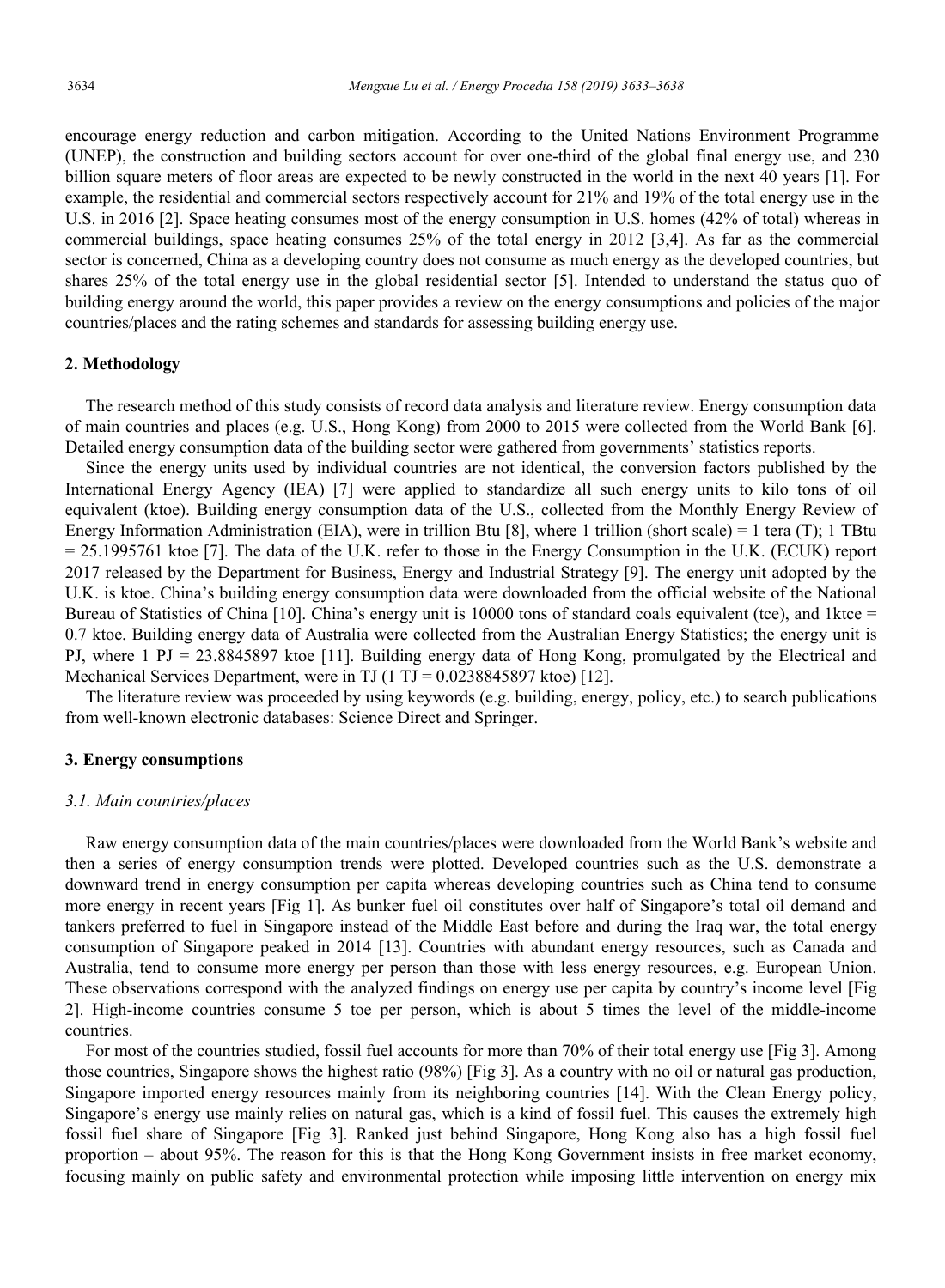[15]. Probably because of the reliance on nuclear electricity, the fossil fuel consumption of Japan was not high until 2011 when the Fukushima Nuclear Leakage occurred. As a result, nuclear electricity was substituted by fossil fuel electricity and the fossil fuel's share surged in the ensuing two years: rose from about 80% to 95% [Fig 3].

Renewable energy used to be characterized by advanced technology and high investment. However, low-income countries has a low proportion of fossil fuel energy consumption [Fig 4], which implies their heavy reliance on renewable energy. Conversely, the proportion of fossil fuel energy consumption of high- and middle- income countries was high, at around 80%. Before 2010, the high-income countries had a slightly higher proportion of fossil fuel than the middle-income countries [Fig 4].



 Fig 3. Fossil fuel energy consumption (% of total energy consumption) of major places

 Fig 4. Fossil fuel energy consumption (% of total energy consumption) by countries' income level

## *3.2. Building sector*

In the U.S., both the residential and commercial sectors consume about 500000 ktoe of energy per year [Fig 5]. With slight fluctuations over the years, the total energy consumption of the two sectors was close to 1000000 ktoe.



Fig 5. Building energy consumption in the U.S. Fig 6. Building energy consumption in China

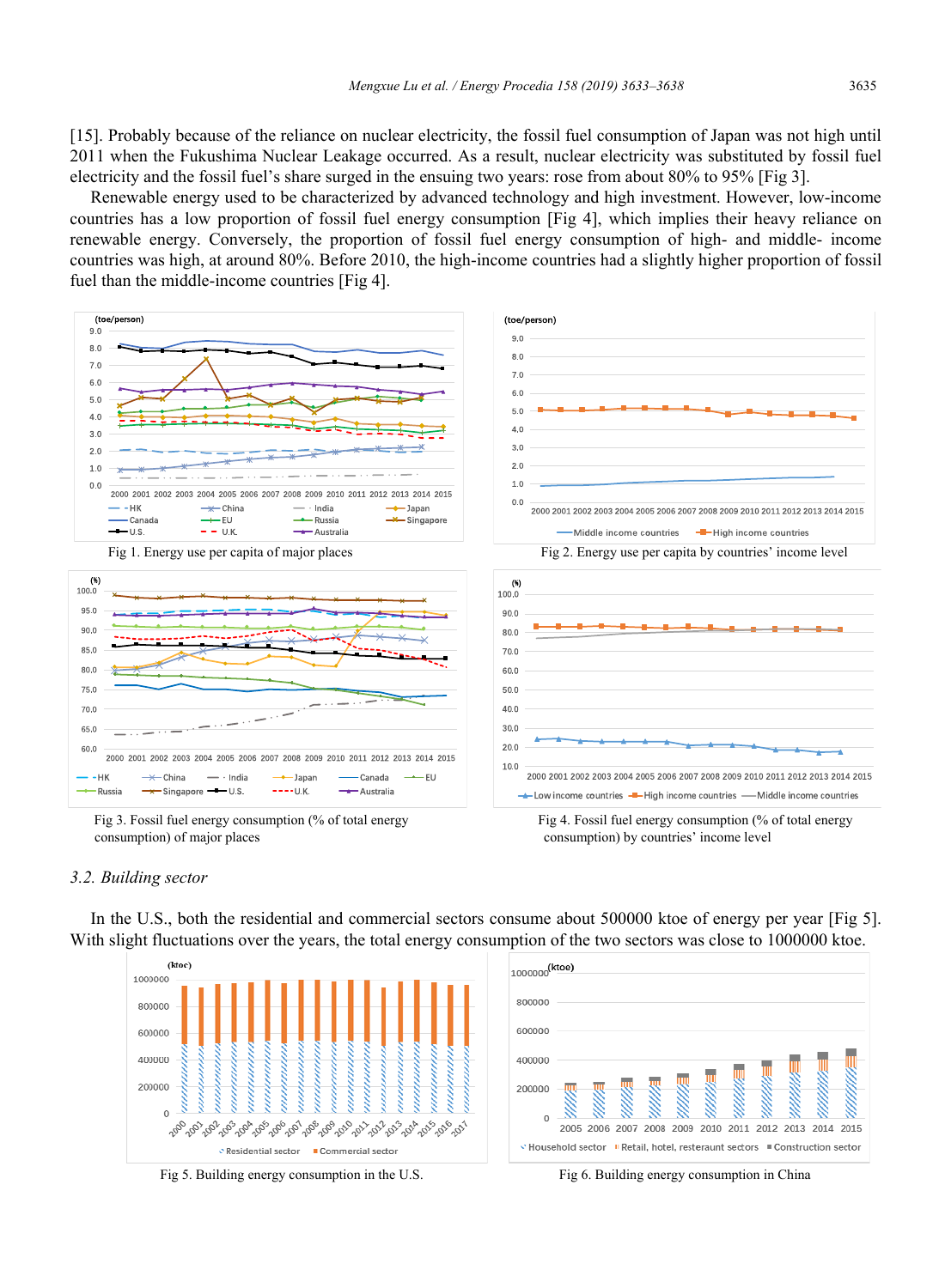On the other side, the household sector, construction sector, and the retail, hotel, and restaurant sectors in China, for example in 2015, collectively consume about half of the energy used by the commercial and residential sectors in the U.S. [Fig 6]. In the U.K., the domestic sector consumes about 4 times the energy used by the commercial sector. With mild dips in some years, the annual total energy uses of the two sectors stood at around 60000 ktoe [Fig 7]. In Australia, the energy consumptions of the residential and commercial sectors have gradually increased since 2000, with their total amount approaching 20000 ktoe in 2015 [Fig 8].



Fig 7. Building energy consumption in the U.K. Fig 8. Building energy consumption in Australia



## **4. Energy policies**

Building energy policy is a critical factor affecting the achievement of building energy efficiency [16]. Countries with limited natural resources tend to be more active in promoting green buildings or zero-carbon buildings. For instance, in Japan, the Act on the Rational Use of Energy was launched in 1979 and revised several times later on until 2008 [17]. Besides mandatory regulations, economic incentive measures are also adopted by the Japanese government in promoting green buildings and energy-efficient residential buildings [18]. In Singapore, The Green Building Masterplan, which is also known as the Green Mark Incentive Scheme for New Buildings, was first released by Building and Construction Authority (BCA) in 2006 and the latest release was in 2014 [19]. Each time, the incentive scheme allocates millions of dollars to encourage building owners to make their new buildings achieve at least the Green Mark Gold rating [19]. In 2005, the HK *3030* Campaign was promulgated by the Hong Kong Green Building Council with the aim of cutting *30*% of the electricity consumption by 20*30* (referencing the 2005 baseline) [20].

Referring to the four categories of building energy policy instruments defined by the UNEP [21], most building energy policies launched in China can be classified as control and regulatory policy instruments (e.g. Management Rules on Residential Building Energy Efficiency), and the other policy instruments include tax, energy label and carbon trading [21]. In India, the Energy Conservation Building Code (ECBC) was issued in 2007 as its first building energy code [22]. Newly revised in 2017, the ECBC focuses on large commercial buildings and specifies minimum requirements for energy performance on mechanical and HVAC systems, renewable energy, etc. [22].

#### **5. Rating schemes**

According to the World Green Building Council, there are more than 40 green building rating tools applied worldwide, including BREEAM, LEED, BEAM Plus, etc. [23]. Developed in 1990 by the U.K. Building Research Establishment Ltd., BREEAM is believed to be the first building environmental performance rating system in the world and it is now employed by 77 countries covering all building, infrastructure and master-planning projects [24]. Released by the U.S. Green Building Council in 1994, LEED devoted to promote energy-efficient, costeffective building designs that are healthy for occupants [25].

In Hong Kong, the commonly used green building assessment tool is BEAM Plus, which was upgraded from BEAM – the previous version issued by the Hong Kong Green Building Council in 1996. BEAM Plus is tailored for the Hong Kong's high-rise, high-density built environment [26]. The India Green Building Council also provides specific rating systems for different types of buildings [27]. Other eminent building rating schemes include Green Star of Australia, BCA Green Mark Scheme of Singapore, ASGB of China, and CASBEE of Japan [28].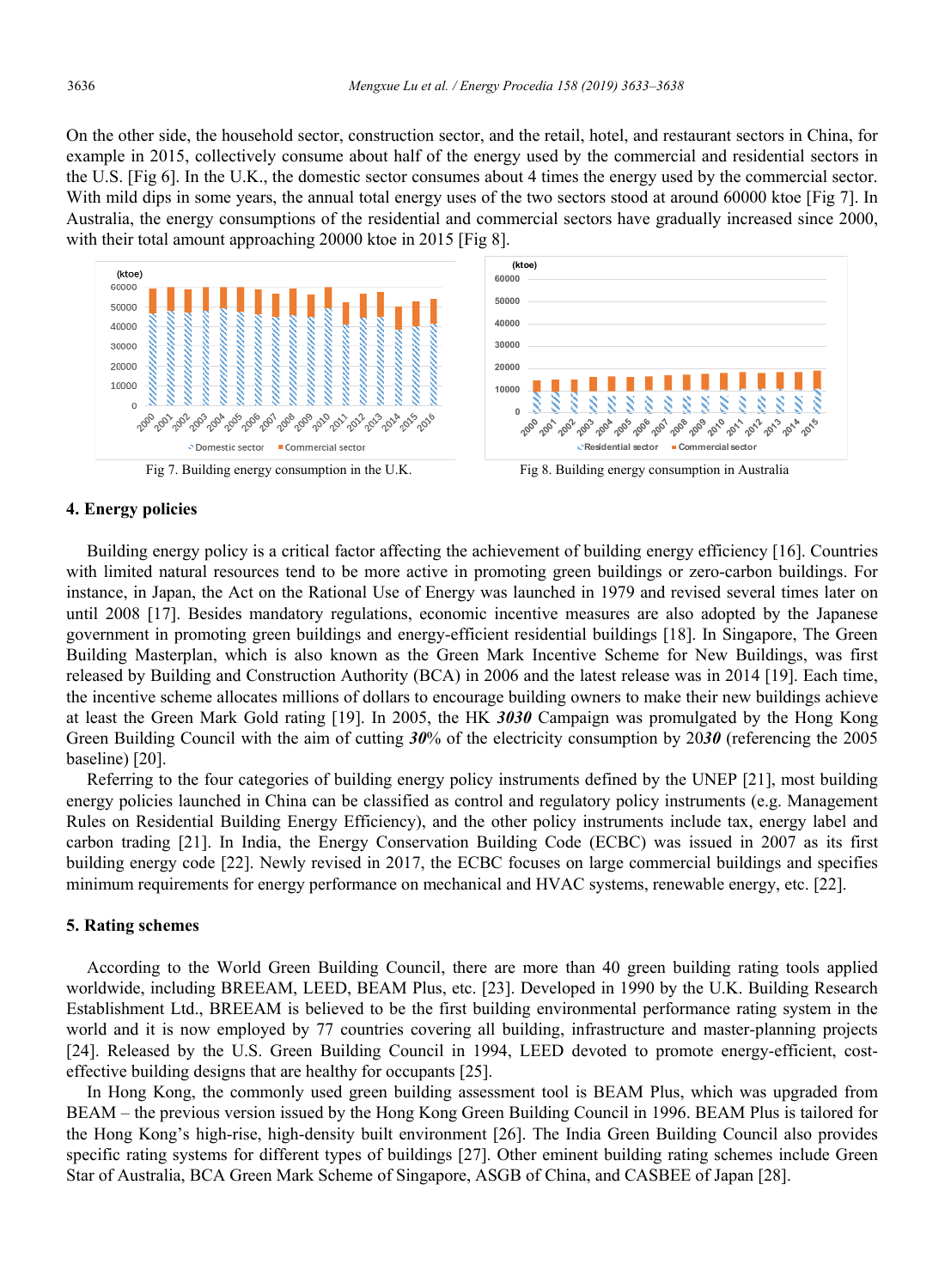Recently, a study compared the evaluation criteria of 15 renowned green building rating systems and the results demonstrate that water and material aspects are evaluated by all the 15 schemes, whereas energy, indoor environment, site, land and outdoor environment, innovation, waste, construction project management are key criteria evaluated by most of the rating systems [28].

#### **6. Standards**

Building energy codes and standards, by setting up minimum requirements for energy-efficient building design, construction, operation and management, play an important role in achieving building energy efficiency. However, a survey result of building energy regulations reveals that 42% of the surveyed countries, most of which being developing countries, do not have building energy standards at all [29].

International and national organizations such as ISO and ASHRAE have published standards on building energy efficiency and building energy audit. So far, there are over 155 ISO standards concerning energy efficiency (e.g. ISO 50000 serial standards) [30]. For instance, ISO 50001 illustrates energy management system requirements for organizations to achieve energy reduction and save cost while ISO 50002 introduces energy audit procedures to general organizations [31,32]. Issued in 2017, ISO 52016 focuses on energy performance of buildings and specifies calculation methods for building energy assessment [33]. Previous studies on building carbon emissions (e.g. [34,35]) were commonly conducted with reference to the Greenhouse Gas Protocol. Newly published ISO 16745, focused on carbon audit for buildings [36], has not yet attracted much attention from researchers. In contrast, ISO 50001 or ISO 50002 has been frequently studied [37,38]. The literature search completed so far could hardly find any published studies on ISO 16745 and only a few papers mentioned ISO 52016 [39]. As regards ASHRAE, Standard 90.1 is a popular building energy standard cited by reviewed papers, especially those focused on commercial buildings and computer simulations [40].

## **7. Conclusions**

In developed countries with sufficient natural resources, the consumption of fossil fuel is significantly higher than that in developing countries. In order to curb the global warming resultant from the massive use of fossil fuel, those developed countries should demonstrate more determination on energy reduction and introduce more measures to encourage the use of renewable energy. As developing countries are likely to consume more energy in parallel to the expansion of their commercial sector, the policy-makers of such countries should formulate measures for minimizing the energy consumptions of commercial buildings.

Some developing countries have green building rating schemes in place, but a wider adoption of such schemes necessitates more promotion to, and acceptance by, the industries, building owners and end-users.

Many developing countries have not adopted any building energy standard and those who have the standards in place may find it difficult to implement the standards in reality. Moreover, even newly published papers on building energy do not refer to the newest building energy standards. Research in future should investigate how the building energy standards could be effectively adopted to reduce building energy use.

## **Acknowledgement**

This work was supported by a grant from the Research Grants Council of the Hong Kong Special Administrative Region, China (Project No. PolyU 152095/15E).

## **References**

- [1] GLOBAL STATUS REPORT 2017, UNEP, http://www.worldgbc.org/sites/default/files/UNEP%20188\_GABC\_en%20%28web%29.pdf [Accessed 2nd May, 2018]
- [2] Use of energy in the U.S., EIA (U.S.), https://www.eia.gov/energyexplained/index.cfm?page=us\_energy\_use [Accessed 2nd May, 2018]
- [3] 2009 Residential Energy Consumption Survey, EIA (U.S.), https://www.eia.gov/consumption/residential/data/2009/ [Accessed 2nd May, 2018]
- [4] Energy use in commercial buildings, EIA (U.S.), https://www.eia.gov/energyexplained/index.cfm?page=us\_energy\_commercial